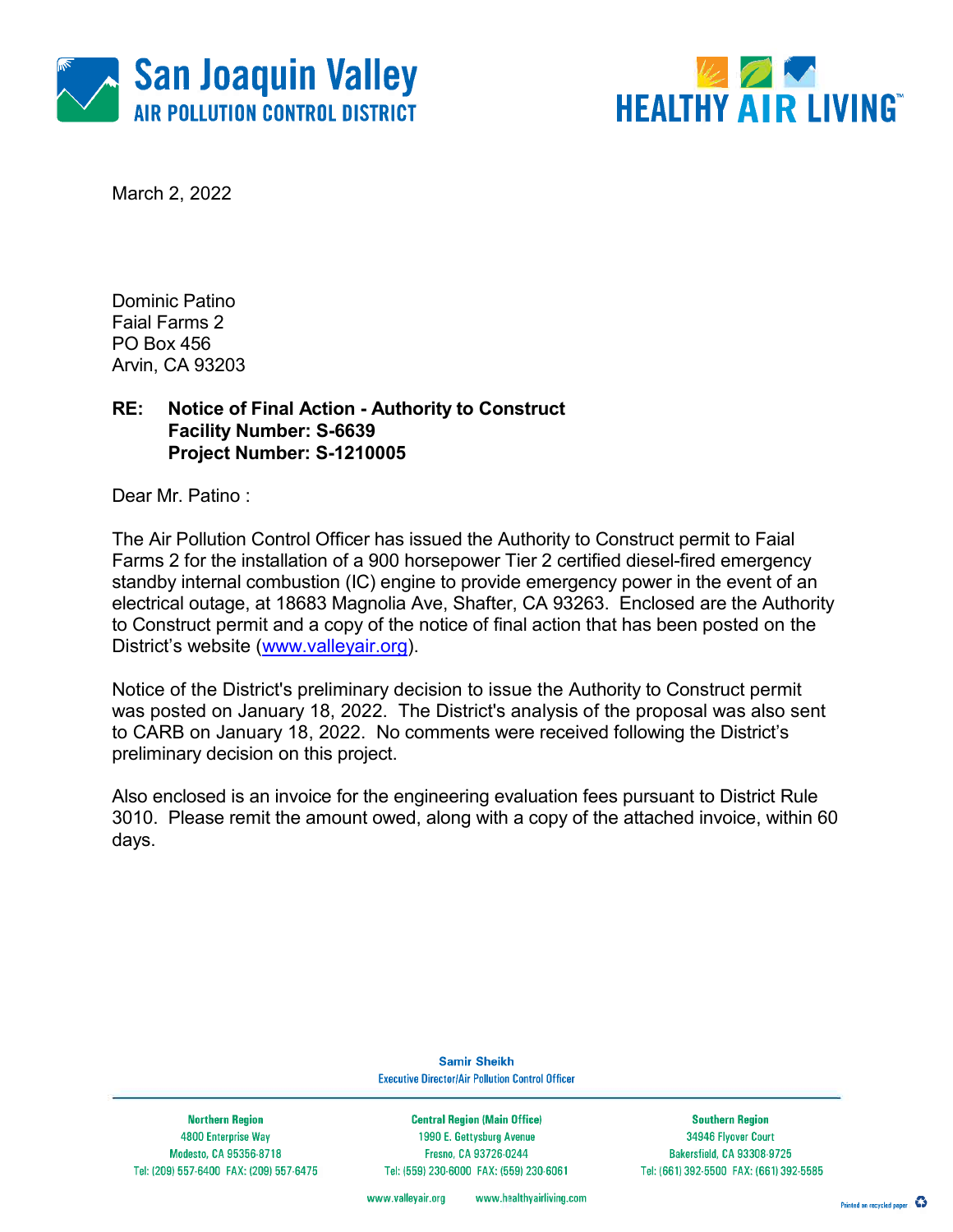Mr. Dominic Patino Page 2

Thank you for your cooperation in this matter. If you have any questions, please contact Mr. Errol Villegas at (559) 230-6000.

Sincerely,

Brian Clements<sup>6</sup> Director of Permit Services

BC:za

**Enclosures** 

cc: Courtney Graham, CARB (w/ enclosure) via email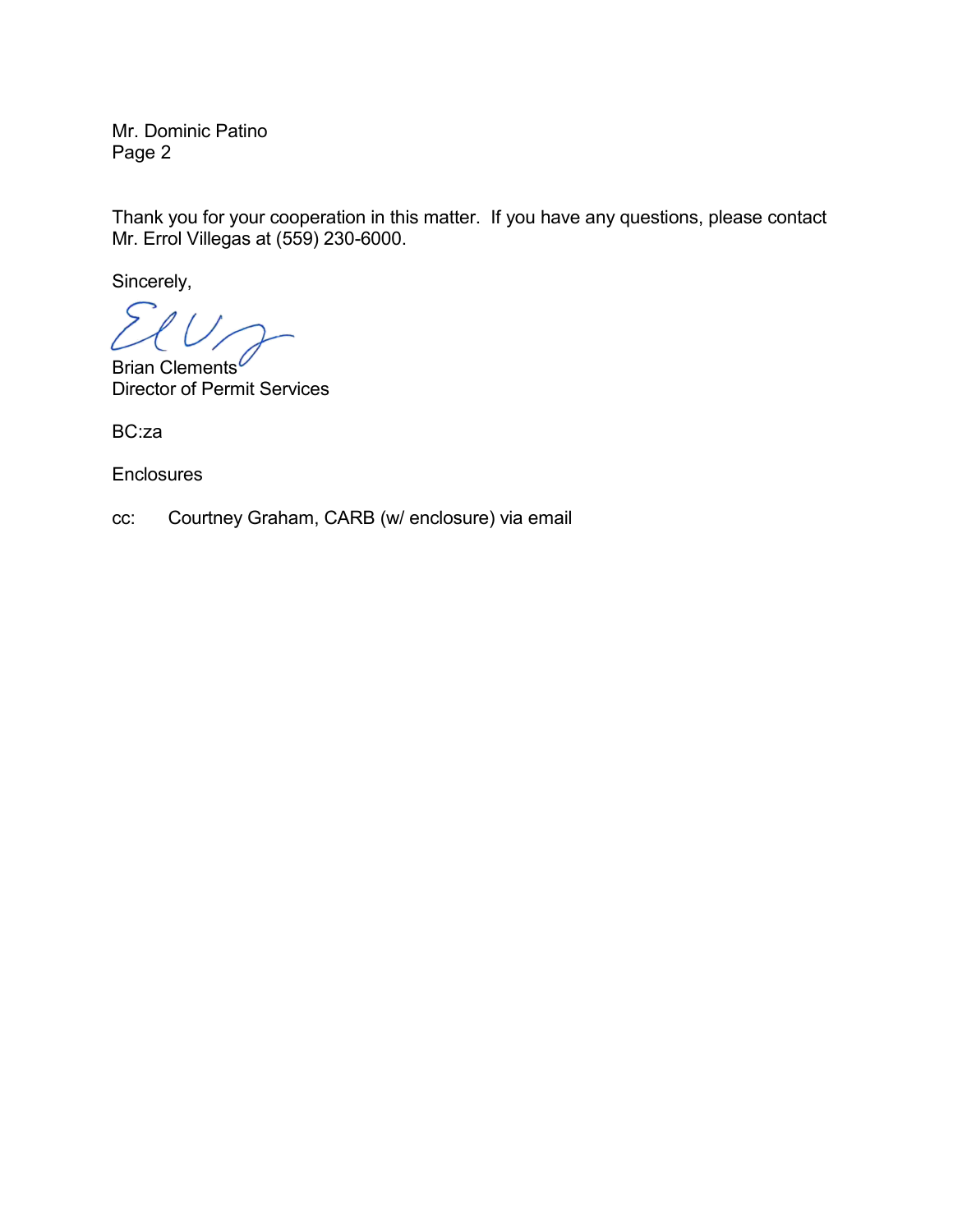



Facility # S-6639 FAIAL FARMS 2 PO BOX 456 ARVIN, CA 93203

# AUTHORITY TO CONSTRUCT (ATC)

### QUICK START GUIDE

- 1. Pay Invoice: Please pay enclosed invoice before due date.
- 2. Fully Understand ATC: Make sure you understand ALL conditions in the ATC prior to construction, modification and/or operation.
- 3. Follow ATC: You must construct, modify and/or operate your equipment as specified on the ATC. Any unspecified changes may require a new ATC.
- 4. Notify District: You must notify the District's Compliance Department, at the telephone numbers below, upon start-up and/or operation under the ATC. Please record the date construction or modification commenced and the date the equipment began operation under the ATC. You may NOT operate your equipment until you have notified the District's Compliance Department. A startup inspection may be required prior to receiving your Permit to Operate.
- 5. Source Test: Schedule and perform any required source testing. See http://www.valleyair.org/busind/comply/source\_testing.htm for source testing resources.
- 6. Maintain Records: Maintain all records required by ATC. Records are reviewed during every inspection (or upon request) and must be retained for at least 5 years. Sample record keeping forms can be found at http://www.valleyair.org/busind/comply/compliance\_forms.htm.

By operating in compliance, you are doing your part to improve air quality for all Valley residents.

#### For assistance, please contact District Compliance staff at any of the telephone numbers listed below.

**Samir Sheikh Executive Director/Air Pollution Control Officer** 

**Northern Region** 4800 Enterprise Way Modesto, CA 95356-8718 Tel: (209) 557-6400 FAX: (209) 557-6475

**Central Region (Main Office)** 1990 E. Gettysburg Avenue Fresno, CA 93726-0244 Tel: (559) 230-6000 FAX: (559) 230-6061

**Southern Region** 34946 Flyover Court Bakersfield, CA 93308-9725 Tel: (661) 392-5500 FAX: (661) 392-5585

www.valleyair.org www.healthyairliving.com

Printed on recycled paper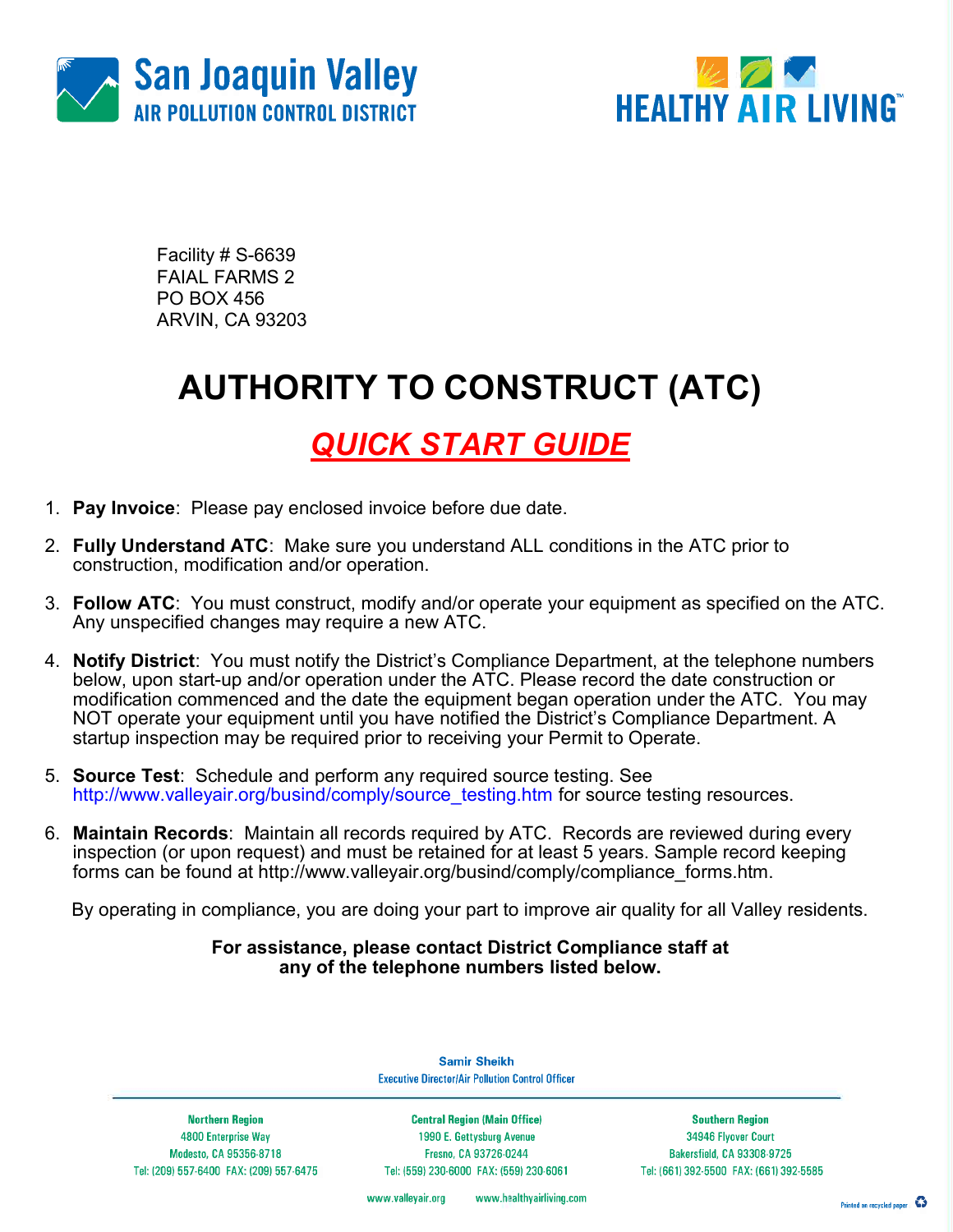



# AUTHORITY TO CONSTRUCT

PERMIT NO: S-6639-10-0 ISSUANCE DATE: 03/02/2022

| <b>LEGAL OWNER OR OPERATOR: FAIAL FARMS 2</b> |
|-----------------------------------------------|
| PO BOX 456                                    |
| ARVIN, CA 93203                               |
|                                               |

LOCATION: 18683 MAGNOLIA AVE SHAFTER, CA 93263

### EQUIPMENT DESCRIPTION:

900 BHP (INTERMITTENT) CATERPILLAR MODEL C18 TIER 2 CERTIFIED DIESEL-FIRED EMERGENCY STANDBY IC ENGINE POWERING AN ELECTRICAL GENERATOR

### CONDITIONS

- 1. Within 90 days after startup of the equipment authorized by this Authority to Construct, Permit to Operate S-6639-7-0 shall be surrendered to the District and the associated equipment shall be removed or rendered inoperable. [District Rule 2201]
- 2. Upon presentation of appropriate credentials, a permittee shall allow an authorized representative of the District to enter the permittee's premises where a permitted source is located or emissions related activity is conducted, or where records must be kept under condition of the permit. [District Rule 1070]
- 3. Upon presentation of appropriate credentials, a permittee shall allow an authorized representative of the District to have access to and copy, at reasonable times, any records that must be kept under the conditions of the permit. [District Rule 1070]
- 4. This permit does not authorize the violation of any conditions established for this facility in the Conditional Use Permit (CUP), Special Use Permit (SUP), Site Approval, Site Plan Review (SPR), or other approval documents issued by a local, state, or federal agency. [Public Resources Code 21000-21177: California Environmental Quality Act]
- 5. No air contaminant shall be released into the atmosphere which causes a public nuisance. [District Rule 4102]
- 6. No air contaminant shall be discharged into the atmosphere for a period or periods aggregating more than three minutes in any one hour which is as dark as, or darker than, Ringelmann 1 or 20% opacity. [District Rule 4101]
- 7. Particulate matter emissions shall not exceed 0.1 grains/dscf in concentration. [District Rule 4201]

#### CONDITIONS CONTINUE ON NEXT PAGE

YOU MUST NOTIFY THE DISTRICT COMPLIANCE DIVISION AT (661) 392-5500 WHEN CONSTRUCTION IS COMPLETED AND PRIOR TO OPERATING THE EQUIPMENT OR MODIFICATIONS AUTHORIZED BY THIS AUTHORITY TO CONSTRUCT. This is NOT a PERMIT TO OPERATE. Approval or denial of a PERMIT TO OPERATE will be made after an inspection to verify that the equipment has been constructed in accordance with the approved plans, specifications and conditions of this Authority to Construct, and to determine if the equipment can be operated in compliance with all Rules and Regulations of the San Joaquin Valley Unified Air Pollution Control District. Unless construction has commenced pursuant to Rule 2050, this Authority to Construct shall expire and application shall be cancelled two years from the date of issuance. The applicant is responsible for complying with all laws, ordinances and regulations of all other governmental agencies which may pertain to the above equipment.

Samir Sheikh, Executive Director / APCO

 $U(U \mid \mathcal{S})$ 

Brian Clements, Director of Permit Services S-6639-10-0 : Mar 2 2022 8:02AM -- ALEMANZ : Joint Inspection NOT Required